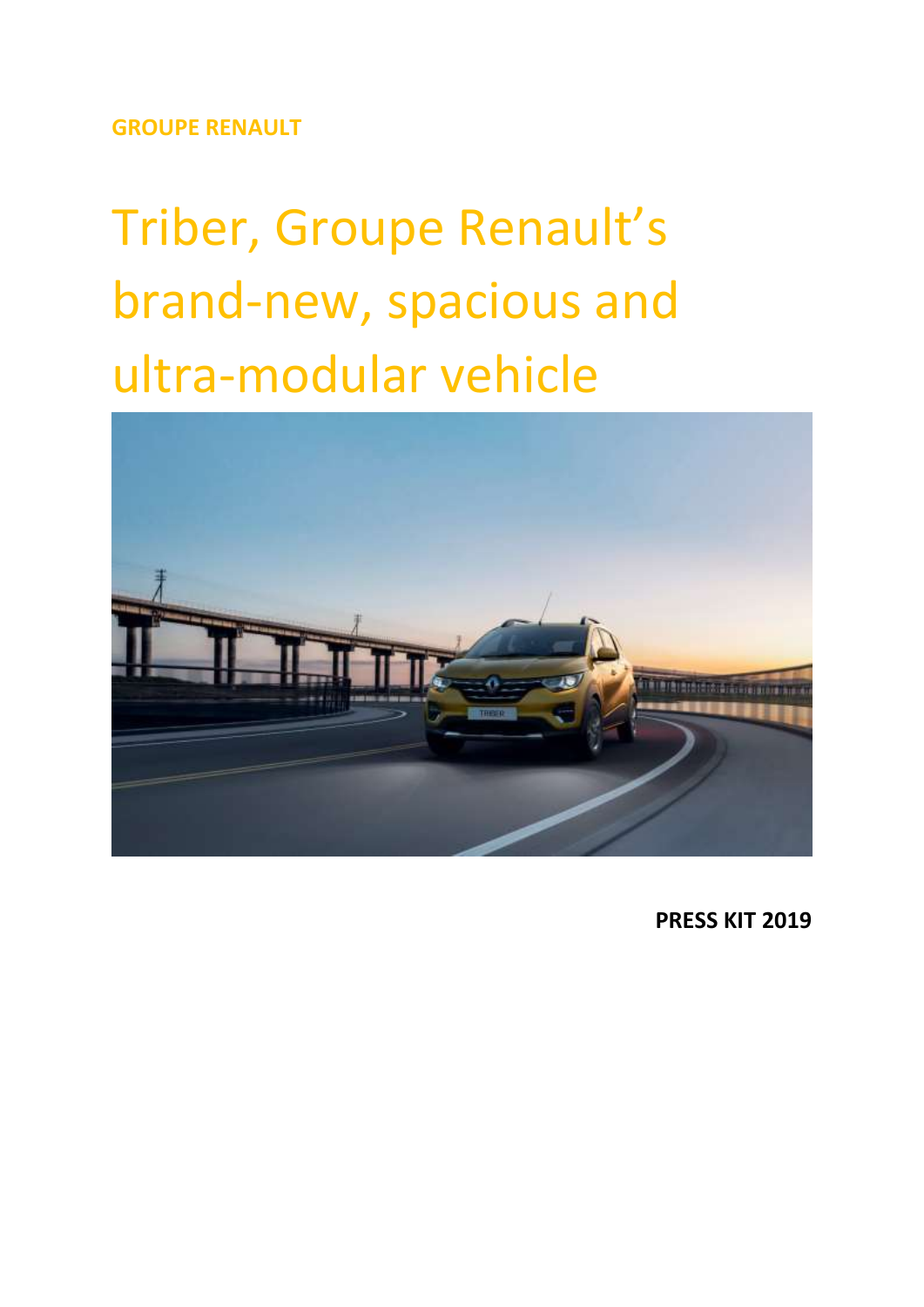# Summary

| TRIBER, Groupe Renault's brand-new, spacious and ultra-modular vehicle 3           |  |
|------------------------------------------------------------------------------------|--|
|                                                                                    |  |
|                                                                                    |  |
|                                                                                    |  |
|                                                                                    |  |
|                                                                                    |  |
|                                                                                    |  |
|                                                                                    |  |
|                                                                                    |  |
|                                                                                    |  |
|                                                                                    |  |
|                                                                                    |  |
|                                                                                    |  |
|                                                                                    |  |
|                                                                                    |  |
|                                                                                    |  |
|                                                                                    |  |
|                                                                                    |  |
|                                                                                    |  |
|                                                                                    |  |
|                                                                                    |  |
|                                                                                    |  |
|                                                                                    |  |
|                                                                                    |  |
|                                                                                    |  |
|                                                                                    |  |
|                                                                                    |  |
|                                                                                    |  |
| A platform providing modularity, roominess, comfort and unique driving pleasure 14 |  |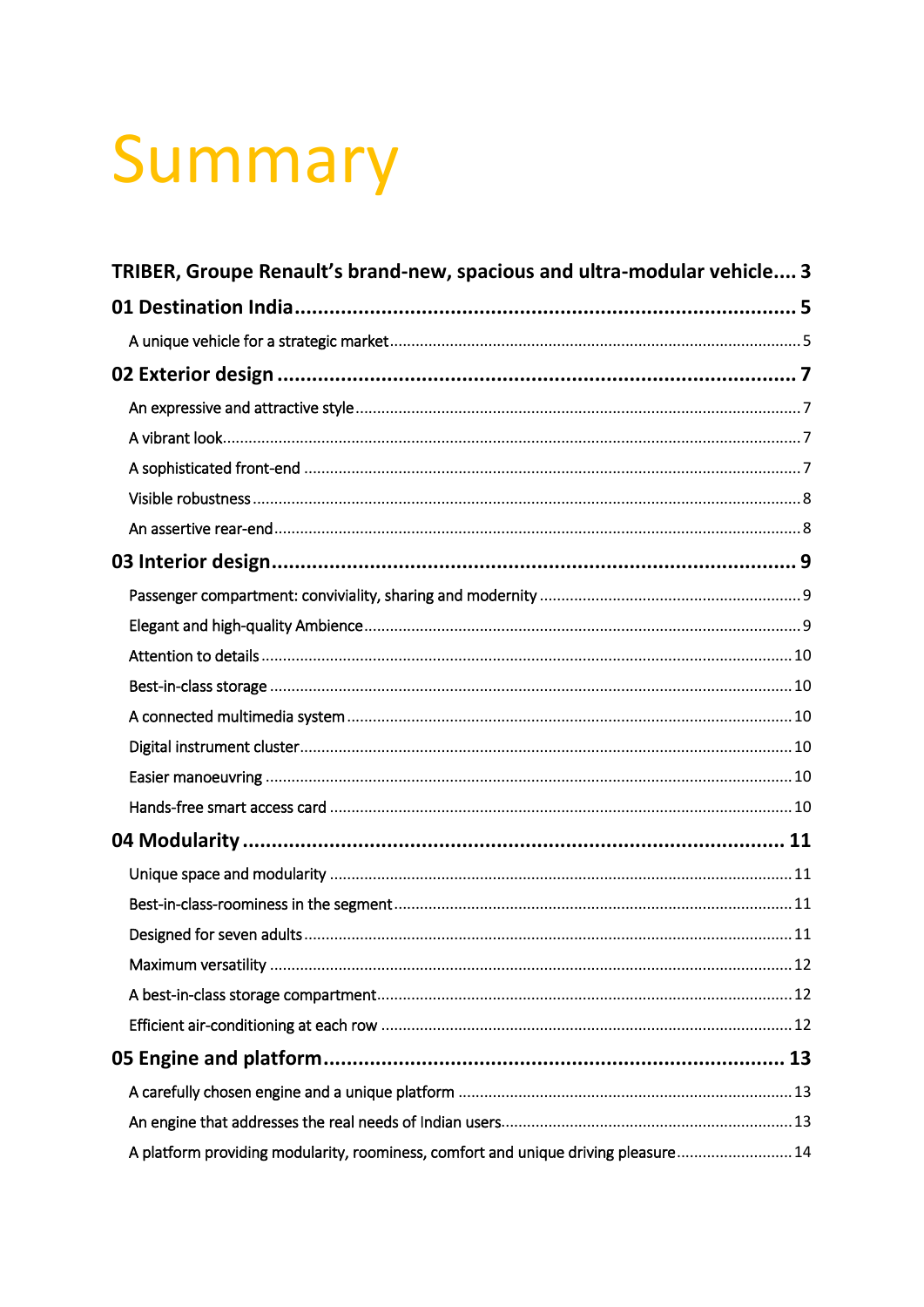### <span id="page-2-0"></span>TRIBER, Groupe Renault's brand-new, spacious and ultra-modular vehicle.



In Delhi, Renault revealed an entirely new ultra-modular, modern and value-for-money model. Triber is world-first vehicle specifically designed for the Indian market, with international ambitions.

With this innovative concept, Groupe Renault expands its local range already made up of Kwid, Duster and Captur. Triber is targeting the growing needs of our customers. Attractively designed, sturdy, compact, roomy and modular, Triber is a versatile product which also achieves the feat of accommodating one to seven adults in comfort in less-than 4 metres of length.

The Groupe Renault has international ambitions and aims at growing worldwide. Triber will contribute to this global strategy. This vehicle will be made at the Chennai plant and sold at a competitive price in the Indian market in the second half of 2019.

*"India is a key market for Groupe Renault. We are still young to India, yet our ambitions are high in line with our "Drive the Future" strategic plan: we aim at doubling our sales by 2022. For that reason, we are bringing Renault Triber, another breakthrough concept, targeted for Indian's core market. Renault Triber was conceived, developed and produced in India, for Indian customers first, before we take it to the world. It is a real game-changer."*

**Thierry Bolloré - CEO of Groupe Renault**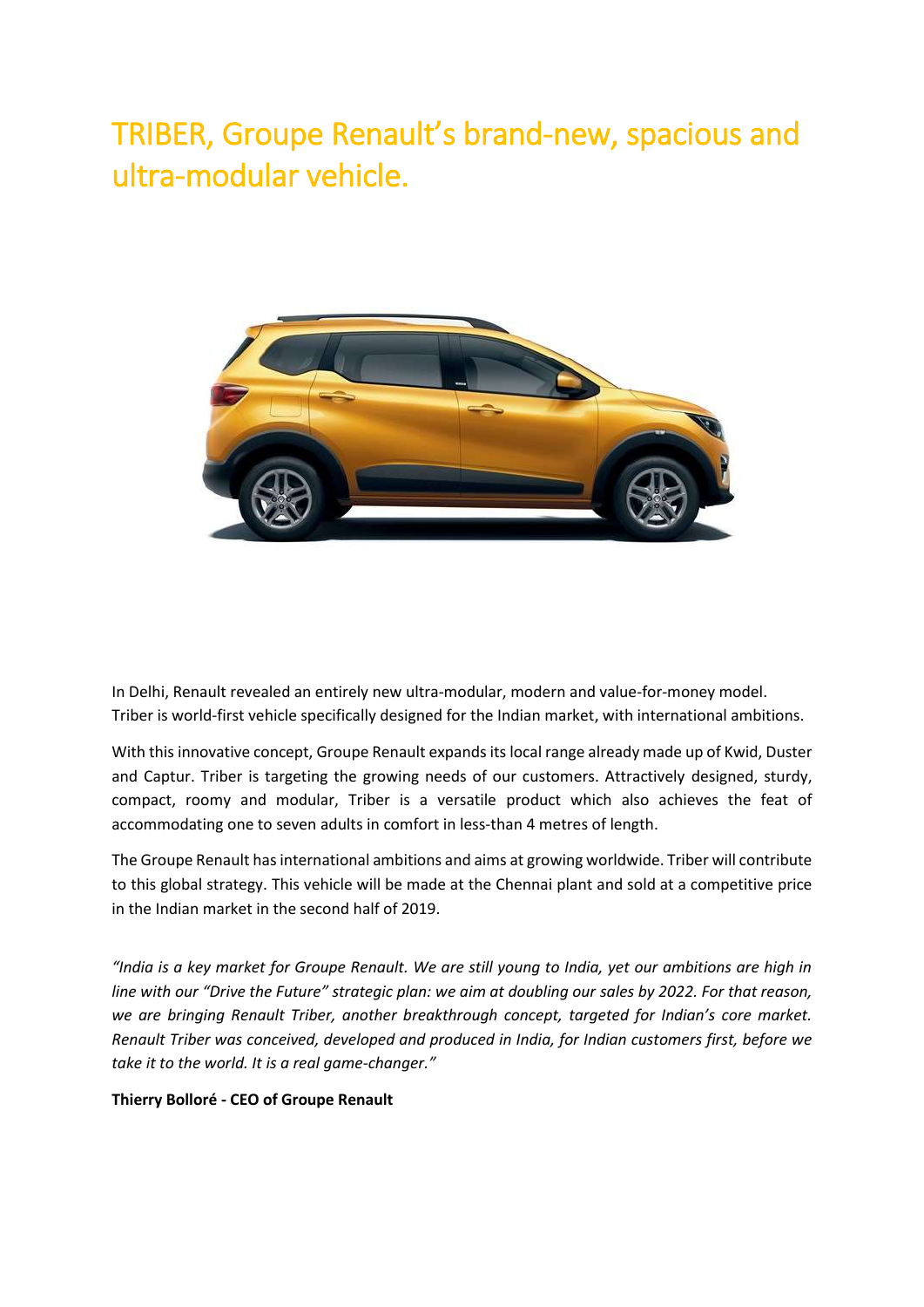*"Our goal with Triber was to design a car that would transform according to the many needs and the many lives of our customers. Whether they are parents, lovers, a friends' group, a family pack, whatever their tribe, whatever their lifestyle, Renault Triber should adapt. Triber is true to the Indian values of conviviality and sharing, which are the same in Renault. It offers an attractive, robust and compact design and is re-inventing space for all. We are very proud of our latest breakthrough, which turned a length challenge into a miracle within 4 meters!"*

**Laurens van den Acker - Executive Vice-President, Corporate Design, Groupe Renault**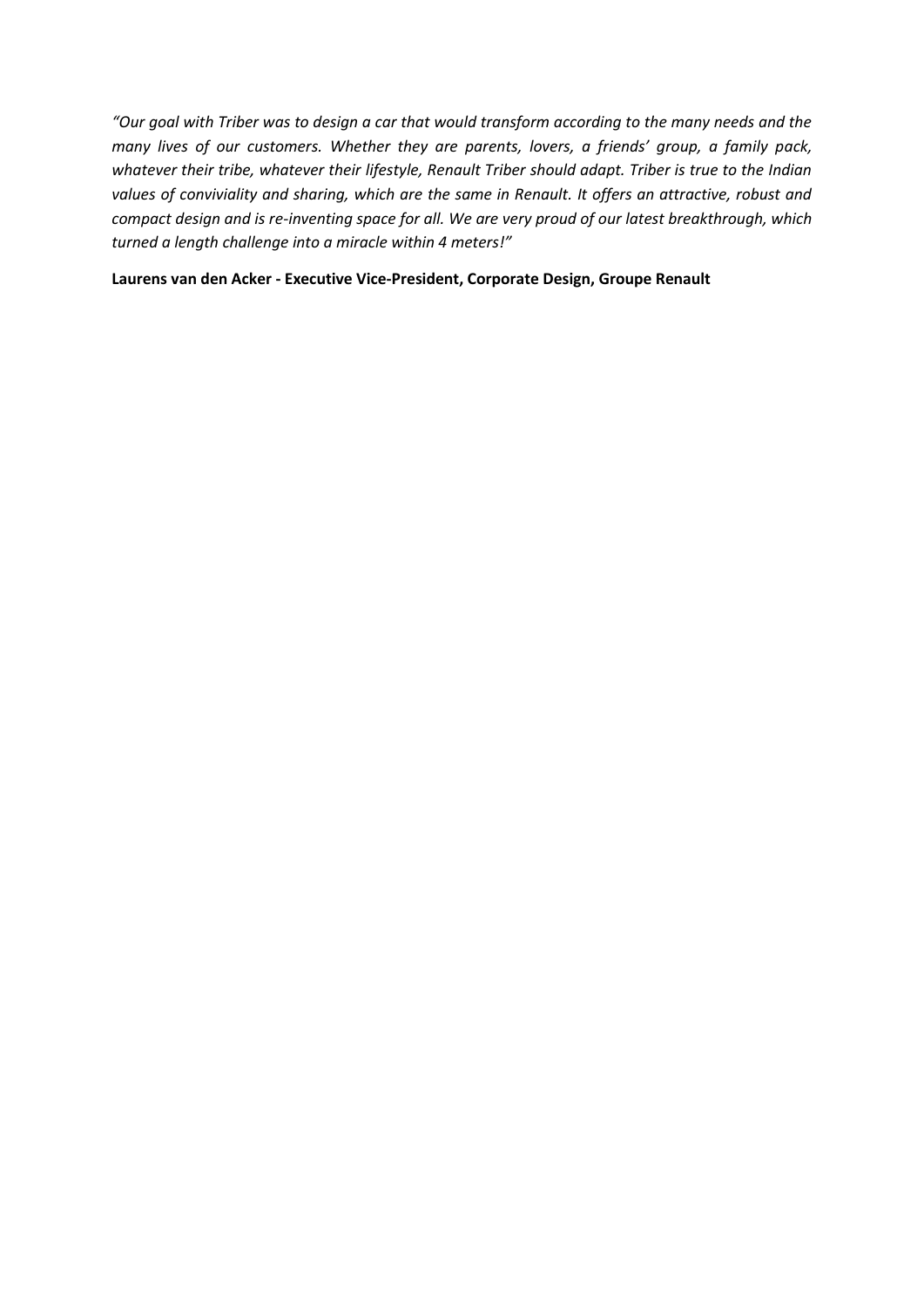### <span id="page-4-0"></span>01 Destination India

#### <span id="page-4-1"></span>A unique vehicle for a strategic market

*"More than half of Indian automotive households consists of five persons or more in their family. Also, more than half of these households have at least four adults. In a first for the industry, a carmaker is offering an innovative solution tailored to their needs. More than just a car, Renault Triber is a major breakthrough."*

**Harikrishnan Chandran – Product Planning Manager for Renault India**

With no direct competitors, Triber is a real game-changer in comparison with other standard Bsegment vehicles. Renault's response to the key expectations of Indian customers is a modern, spacious yet compact, ultra-modular and fuel-efficient vehicle that the whole family can travel in.



- Renault Triber is based on an innovative solution to meet the specific expectations of the Indian market.
	- $\circ$  Triber is a compact vehicle (less than 4 metres long) offering unbeatable flexibility. It can carry one to seven people and features the largest boot capacity of its category in fiveseater configuration.
	- o Triber boasts a modern, vibrant and eminently sturdy design. Its spacious, versatile and attractive interior boasts many modern and practical features.
	- o Triber will be sold in India at a competitive price compared to the standard five-seater models on the market.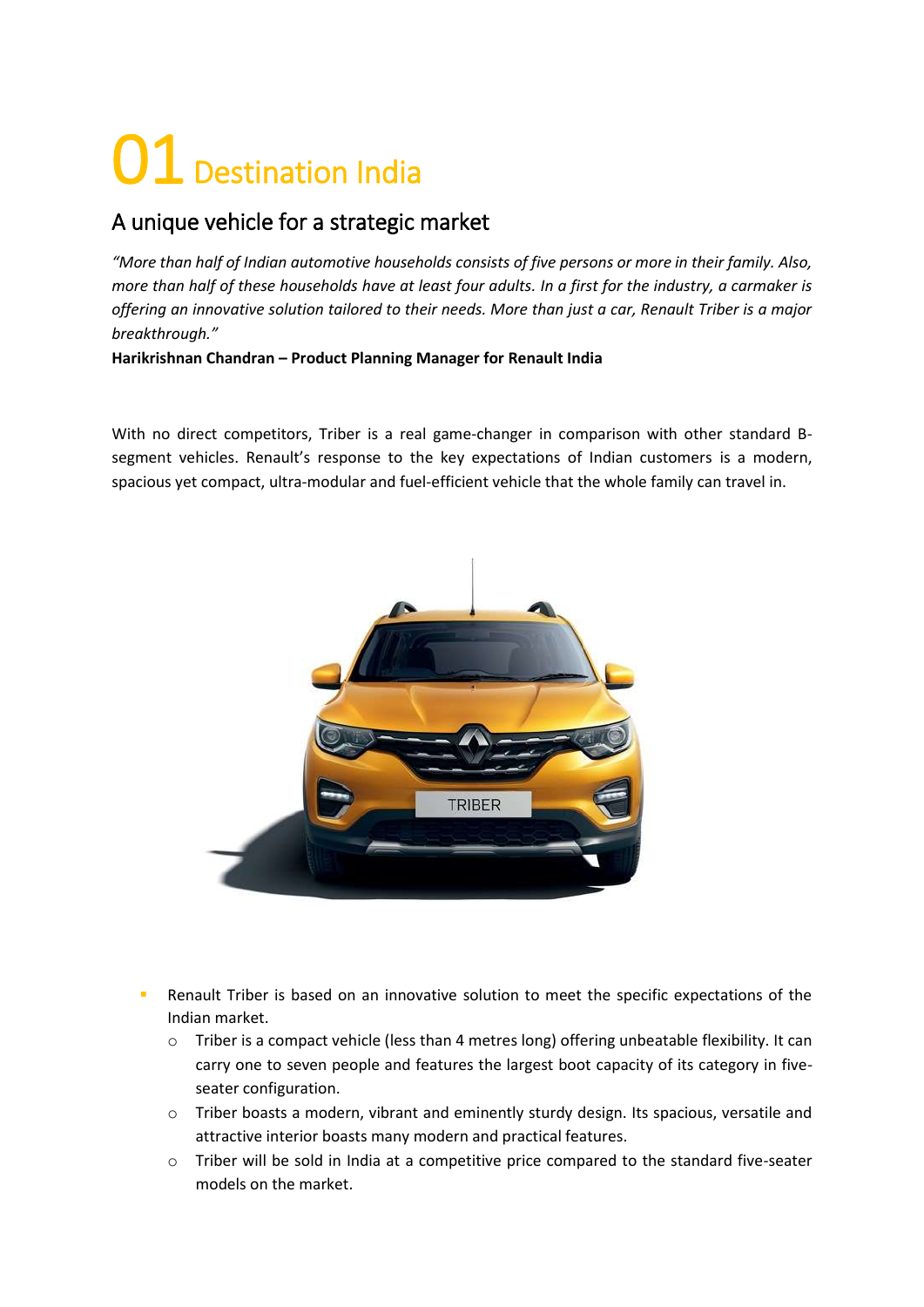- **E** Renault Triber aims to accelerate Groupe Renault's global expansion.
	- o As part of its [Drive the Future](https://drivethefuture.groupe.renault.com/en) strategic plan, Groupe Renault aims to increase sales by over 40%, with a target of more than 5 million vehicles by 2022.
	- o India is one of the key markets for Groupe Renault's development in order to reach this target and double the group's sales outside Europe. The medium-term goal, especially in India, is to double the sales volume to 200,000 units annually over the next three years.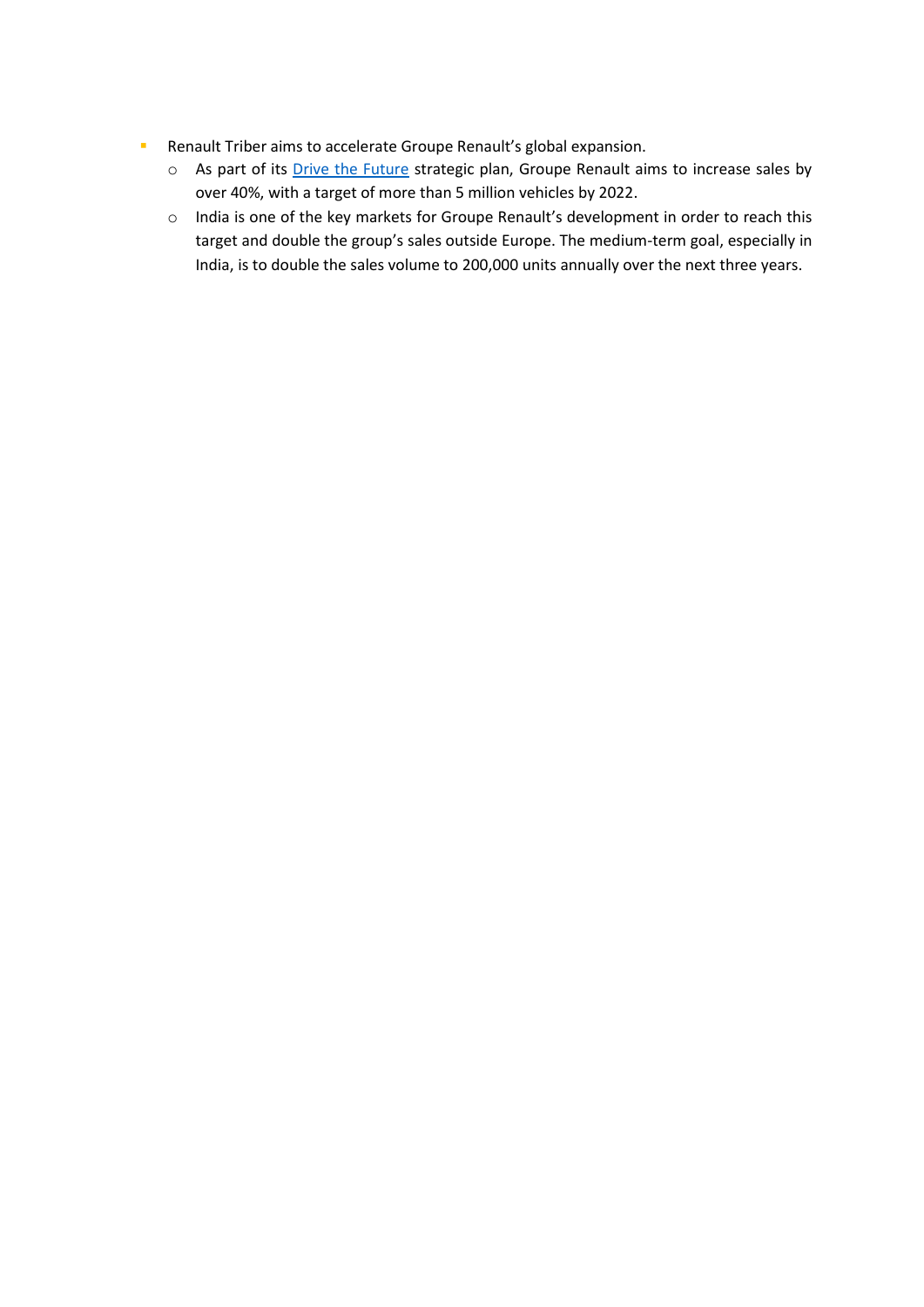# <span id="page-6-0"></span>02 Exterior design

#### <span id="page-6-1"></span>An expressive and attractive style

The outcome of a joint project between Renault teams in India and France, Triber's exterior design is unique, modern and attractive, combining dynamism and sturdiness in its less-than-four-metre length while offering best level roominess.



#### <span id="page-6-2"></span>A vibrant look

Triber's vibrant look is reflected in its sleek and taut lines as well as in its inclined windscreen and rear window and slight roof drop. The body-fold which joins the door handles and extends onto the sculpted wing shoulders also accentuates its features.

#### <span id="page-6-3"></span>A sophisticated front-end

Triber boasts a contemporary and sophisticated front-end that includes signature Renault design features such as LED daytime running lights, circled in chrome in a C shape, and black headlamp masks. The Renault logo is highlighted on a triple edge chrome front grille which extends to the elliptic headlamps.These headlamps ensure perfect visibility and gives Triber an assertive look.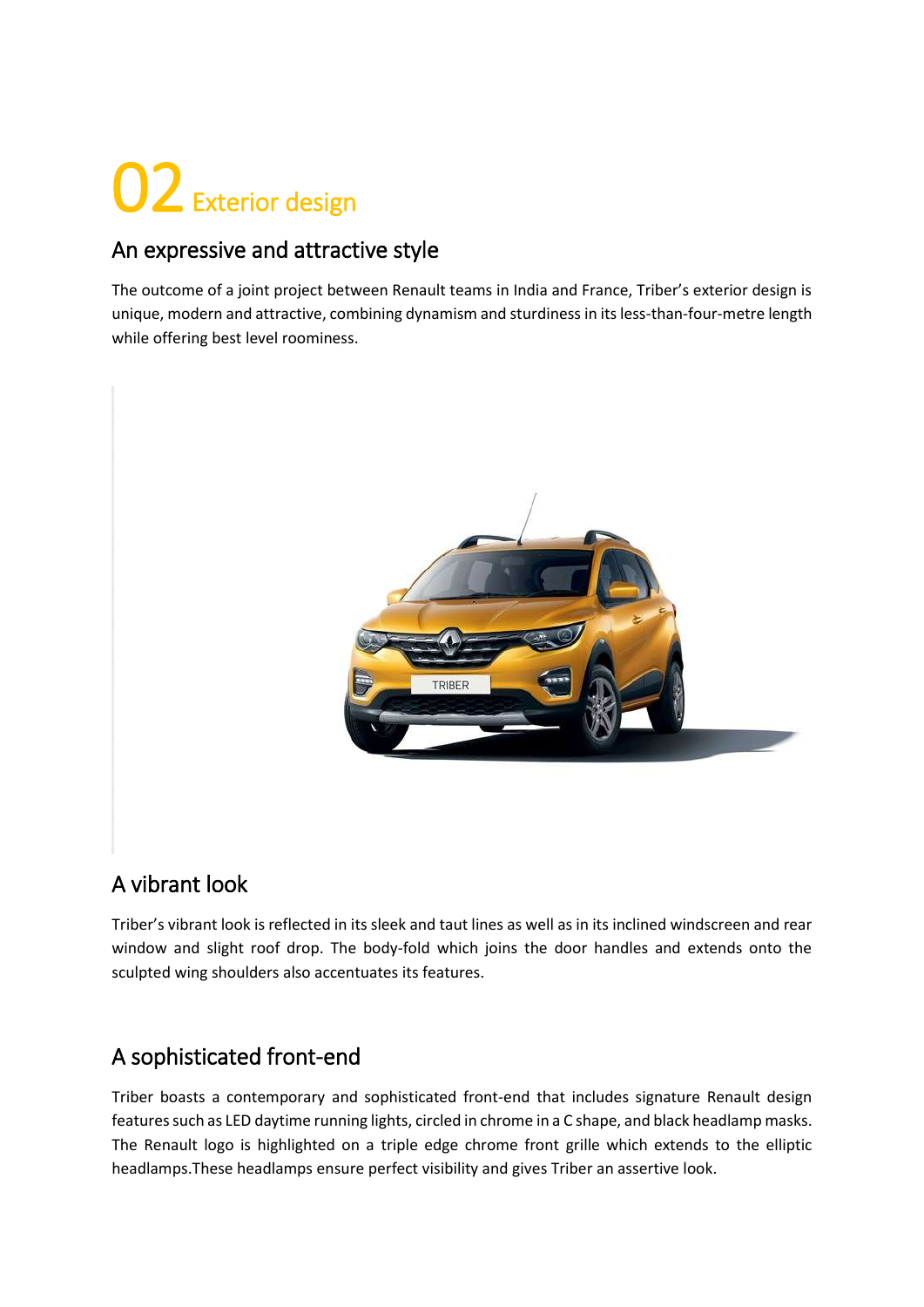#### <span id="page-7-0"></span>Visible robustness

The new front-bumper expresses sturdiness and modernity and suggests a greater capacity to cope with the most difficult roads. Ground clearance of 182 mm reinforces the impression of robustness, as do other features such as the sculpted bonnet, front and rear skid plates, roof bars, and black plastic wheel arch protections and lower protective door panels, giving the vehicle an adventurous look and making it suitable for all types of roads.

#### <span id="page-7-1"></span>An assertive rear-end

The two-part eagle beak shaped tail lamps extend onto the outside of the wings and taper to point to the centre of the tailgate, making the vehicle seem wider. The skid plate extending up the bumper emphasises its sturdiness.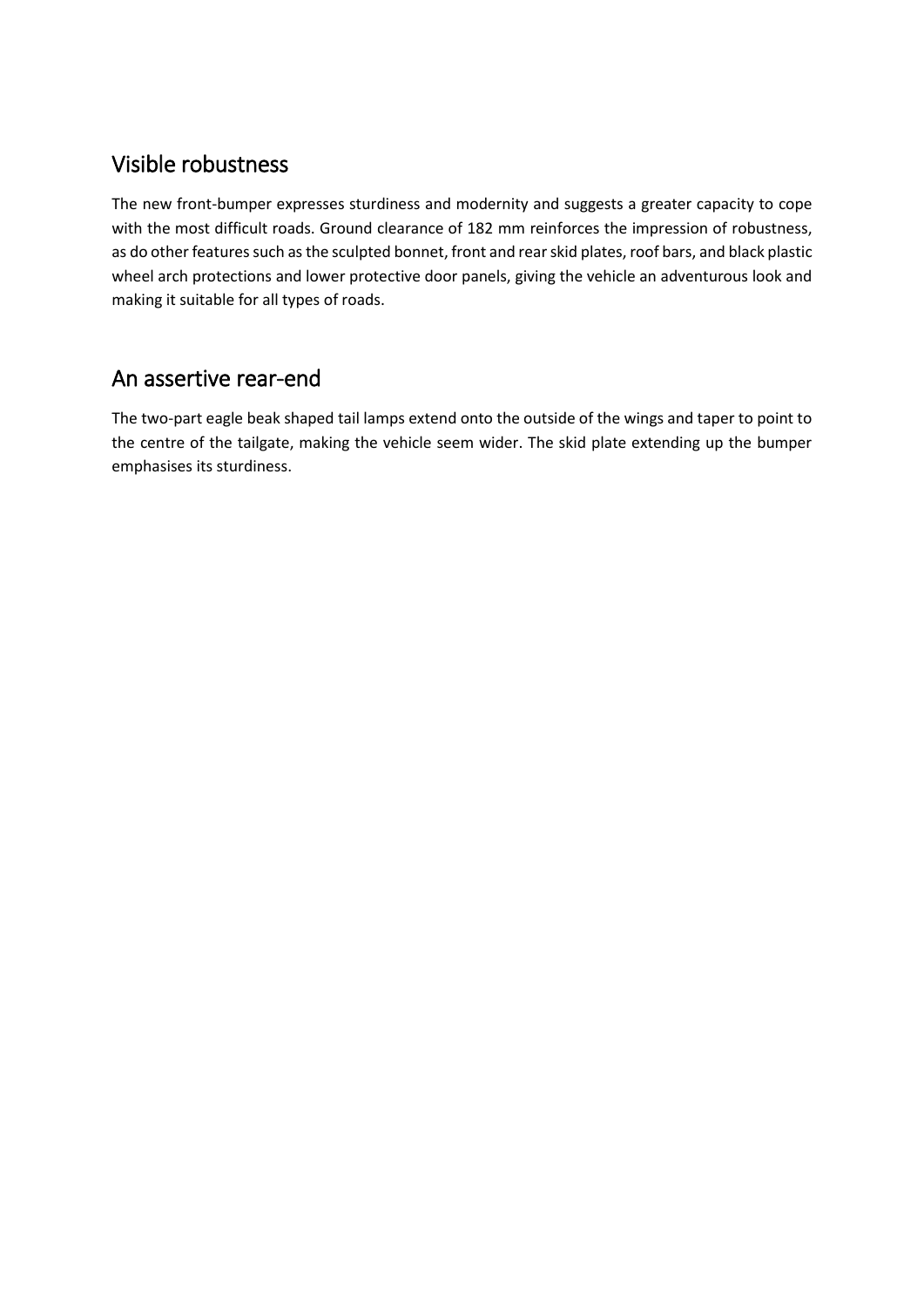### <span id="page-8-0"></span>03 Interior design

#### <span id="page-8-1"></span>Passenger compartment: conviviality, sharing and modernity

Triber's modern interior design presents leading-edge technologies for everyday comfort and ease of use. The passenger compartment layout promotes conviviality and sharing to offer passengers a truly pleasurable on-board experience.



#### <span id="page-8-2"></span>Elegant and high-quality Ambience

The passenger compartment's interior brings warmth and personality with two-tone colours, from deep black for the upper part of the dashboard to a beige and white tone for the lower part and door trims. Generally used for high-end models, this combination creates an elegant and high-quality atmosphere.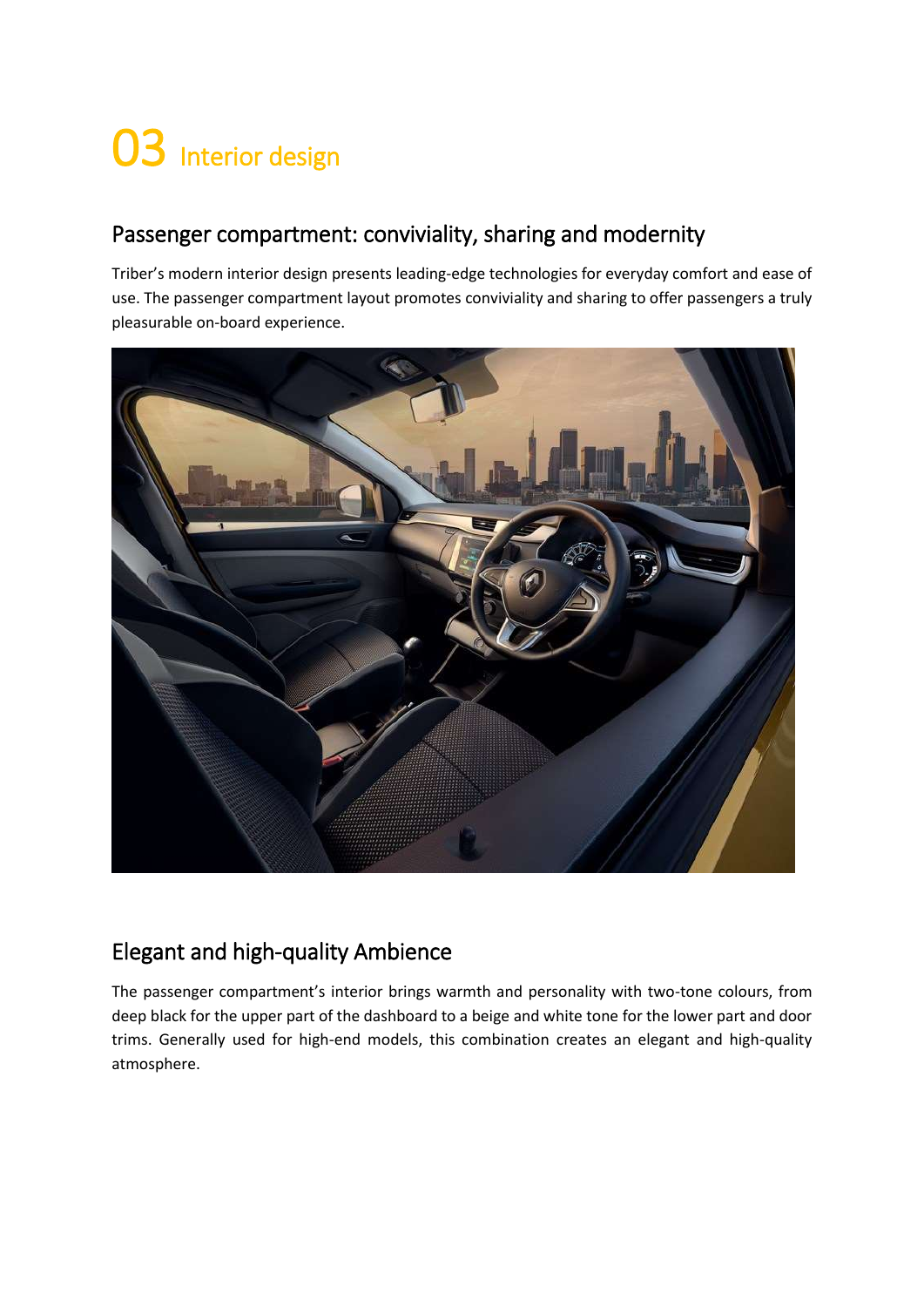#### <span id="page-9-0"></span>Attention to details

Particular care has been given to details such as the chrome trim on air vents, air-conditioning dials, and the start/stop button. The feel of the silver accents on the dashboard and the door handles as well as the door armrests covered with pleasant-to-the-touch fabric confirm these visual impressions.

#### <span id="page-9-1"></span>Best-in-class storage

To ensure passenger comfort, a refrigerated central storage area and cup holders are accessible to everyone between the first and second seats. In addition to the lower glove compartment, which is also refrigerated, there is an upper glove compartment with a capacity of more than 4 litres. Triber features best level storage compartment with up to 31 litres storage space, more than double that of usually available on similar-size hatchbacks.

#### <span id="page-9-2"></span>A connected multimedia system

Triber's 20.3-cm (8-inch) multimedia touch screen features the Media Nav Evolution connected multimedia system. With its smartphone replication feature, it is compatible with Android Auto and Apple CarPlay and their numerous driving and entertainment apps. The system also allows videos to be played through USB plugs.

#### <span id="page-9-3"></span>Digital instrument cluster

With horizontal lines that make it look wider, the dashboard features a multimedia touch screen for greater comfort but keeps manual air-conditioning dials. The full digital LED instrument cluster (a first in this segment) with a 8.9-cm (3.5-inch) LCD screen framed by three virtual gauges for tachometer, fuel level and engine temperature.

#### <span id="page-9-4"></span>Easier manoeuvring

Triber features rear parking sensors and reverse camera providing drivers with improved visibility and precision for safe rear manoeuvring and parking.

#### <span id="page-9-5"></span>Hands-free smart access card

With the convenient hands-free card, doors can be opened and closed and the engine started without a key. The sensors in the card mean that the doors can be locked and unlocked without having to take the card out of a pocket or bag or pressing a button, and the engine can be started without having to insert the card. The hands-free system includes an auto-lock function when drivers walk away from the vehicle. A real time-saver and a great convenience!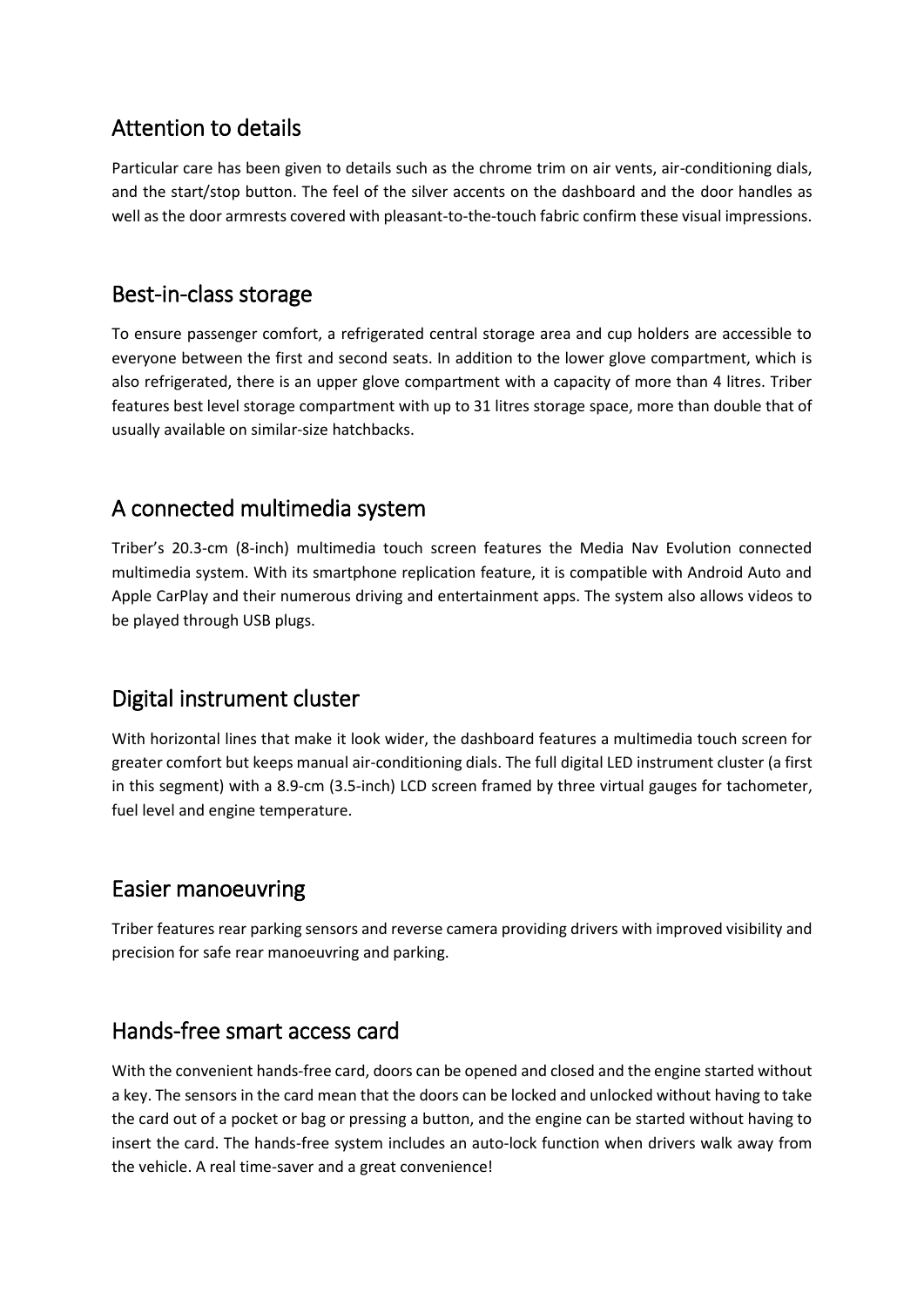### <span id="page-10-0"></span>4 Modularity

#### <span id="page-10-1"></span>Unique space and modularity

Triber can comfortably accommodate one to seven people with best level modularity and unique luggage-space flexibility in under 4 meters.



#### <span id="page-10-2"></span>Best-in-class-roominess in the segment

Triber offers best-in-class roominess and provides comfort to all passengers regardless of where they sit in the passenger compartment. It provides the best-in-class front seat couple distance (710 mm), the best second-row leg room (up to 200 mm) and the best third-row leg-room (91 mm). All rows are equally comfortable, with charging sockets and air-conditioning for all passengers.

#### <span id="page-10-3"></span>Designed for seven adults

The two independent third-row seats provide best-in-class roof height (834 mm). They can comfortably accommodate even tall adults and include armrests fitted in the body panels and a 12V charging plug.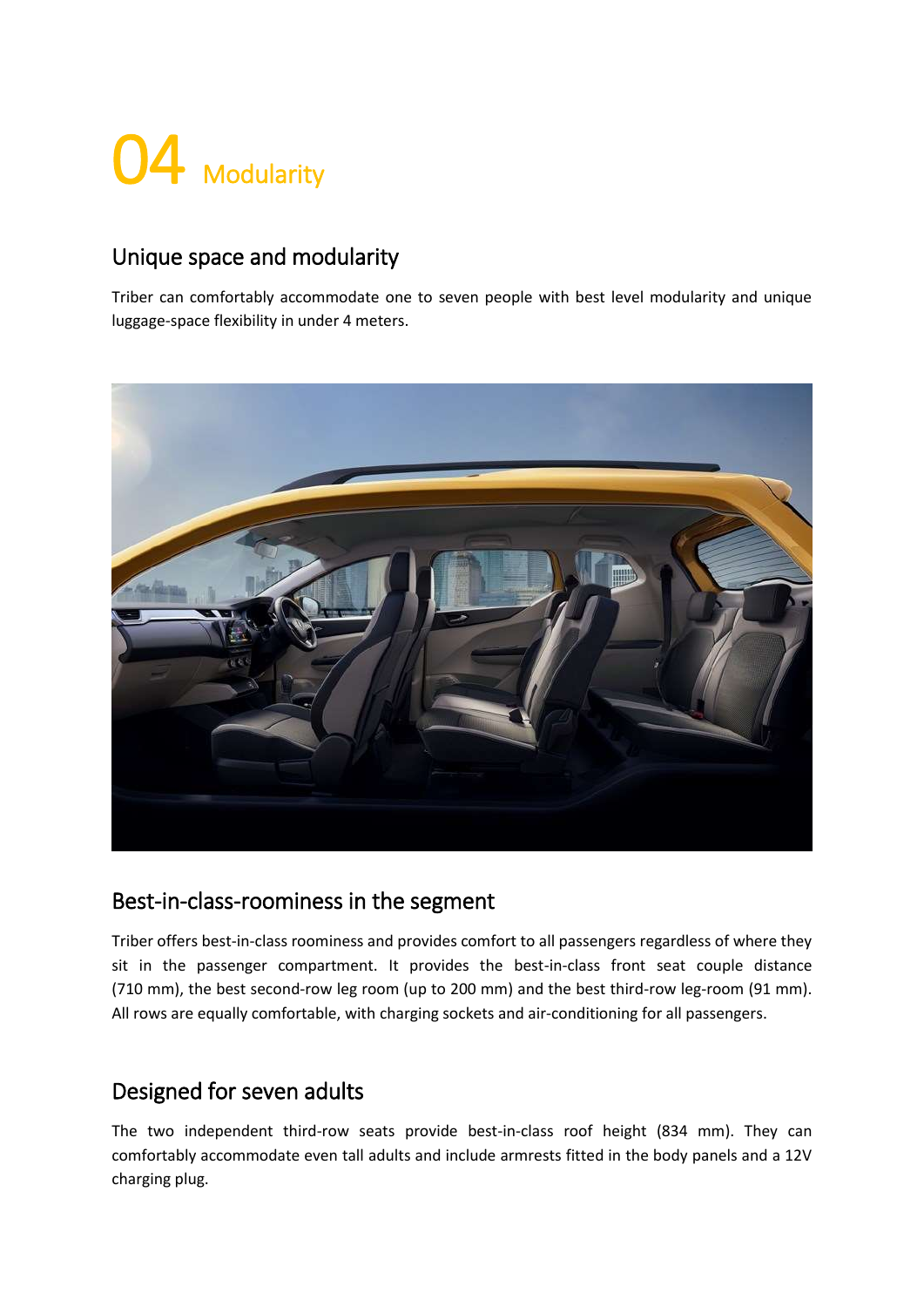#### <span id="page-11-0"></span>Maximum versatility

Triber offers sliding, reclinable, foldable and tiltable second-row seats. With the large door opening angles (74° on rear doors), it provides the best level ingress and egress of its segment. The Easy Fix system allows for easy handling and removal of third-row independent seats. Triber offers a total of more than 100 different seat-configurations.

#### <span id="page-11-1"></span>A best-in-class storage compartment

Triber offers the best storage compartment (up to 31 litres) and best-in-class boot capacity (625 litres) in five-seater configuration. Boot capacity remains 320 litres in six-seater configuration and 84 litres in seven-seater configuration. Triber also comes with functional roof rails with load carrying capacity of 50 kg.

#### <span id="page-11-2"></span>Efficient air-conditioning at each row

Triber's rear- and front-seat passengers are equally pampered. The second row is fitted with air outlets at centre pillar level. Everyone is able to adjust the air flow as they wish. The third row is also fitted with specific air vents located on the ceiling.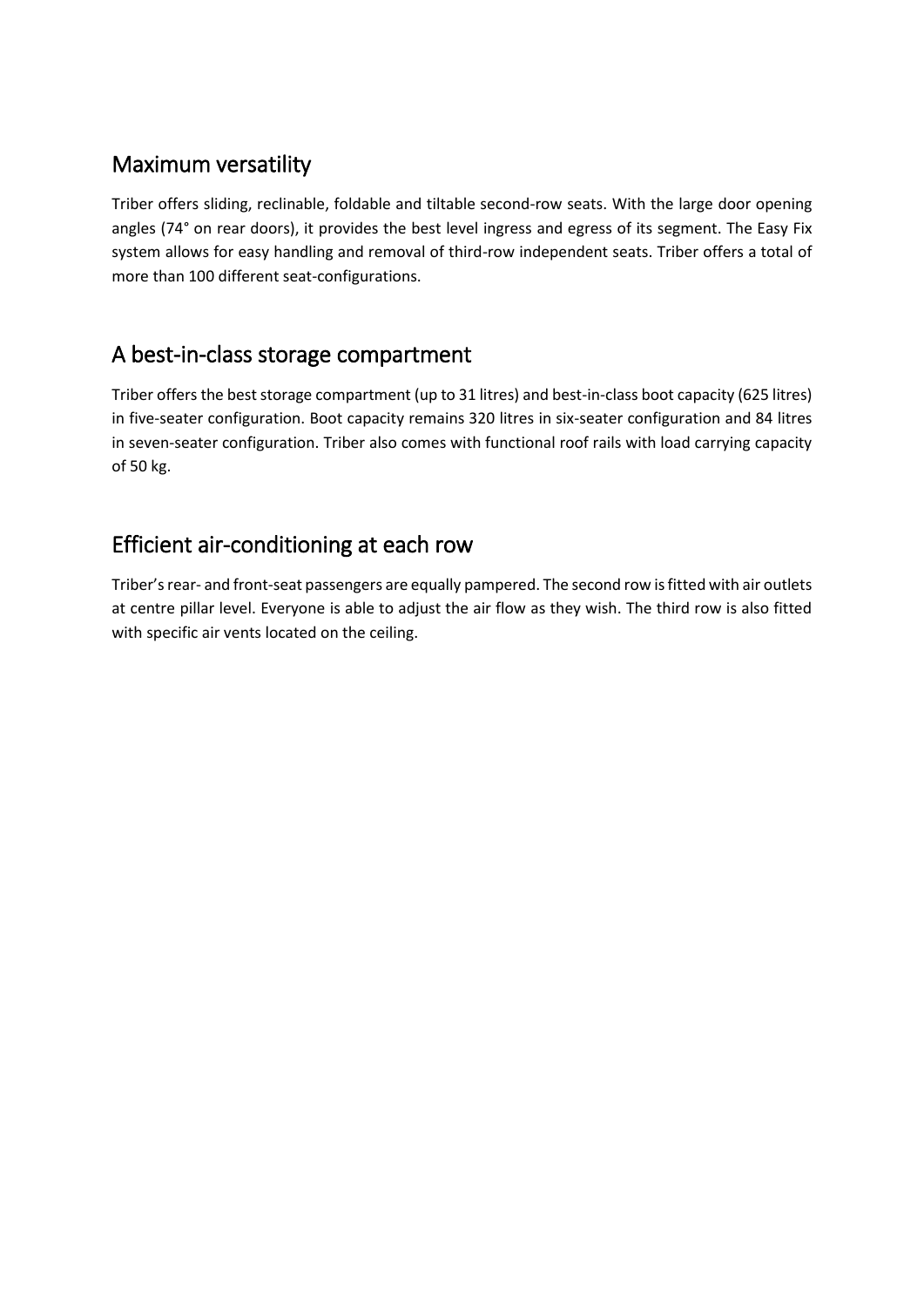### <span id="page-12-0"></span>05 Engine and platform

#### <span id="page-12-1"></span>A carefully chosen engine and a unique platform

Triber comes with the Energy engine, suited to the Indian market, which balances performance with fuel economy. The vehicle is designed on a unique and latest-generation modular platform created by the Alliance.



#### <span id="page-12-2"></span>An engine that addresses the real needs of Indian users

Triber is fitted with a 1.0-litre Energy 3-cylinder petrol engine generating 72ps with 96Nm torque. It can be paired with five-speed manual transmission or automated transmission. It is a global powertrain already used on Groupe Renault's B-Segment cars in Europe and South America like Clio and Sandero. Equipped with modern technology like a dual VVT system, the engine delivers optimum response at all revs. The torque available from low revs ensure a response to optimum acceleration, ideal for driving conditions in India.

The engine offers a right balance between performance and economy with a good fuel efficiency and low maintenance cost.